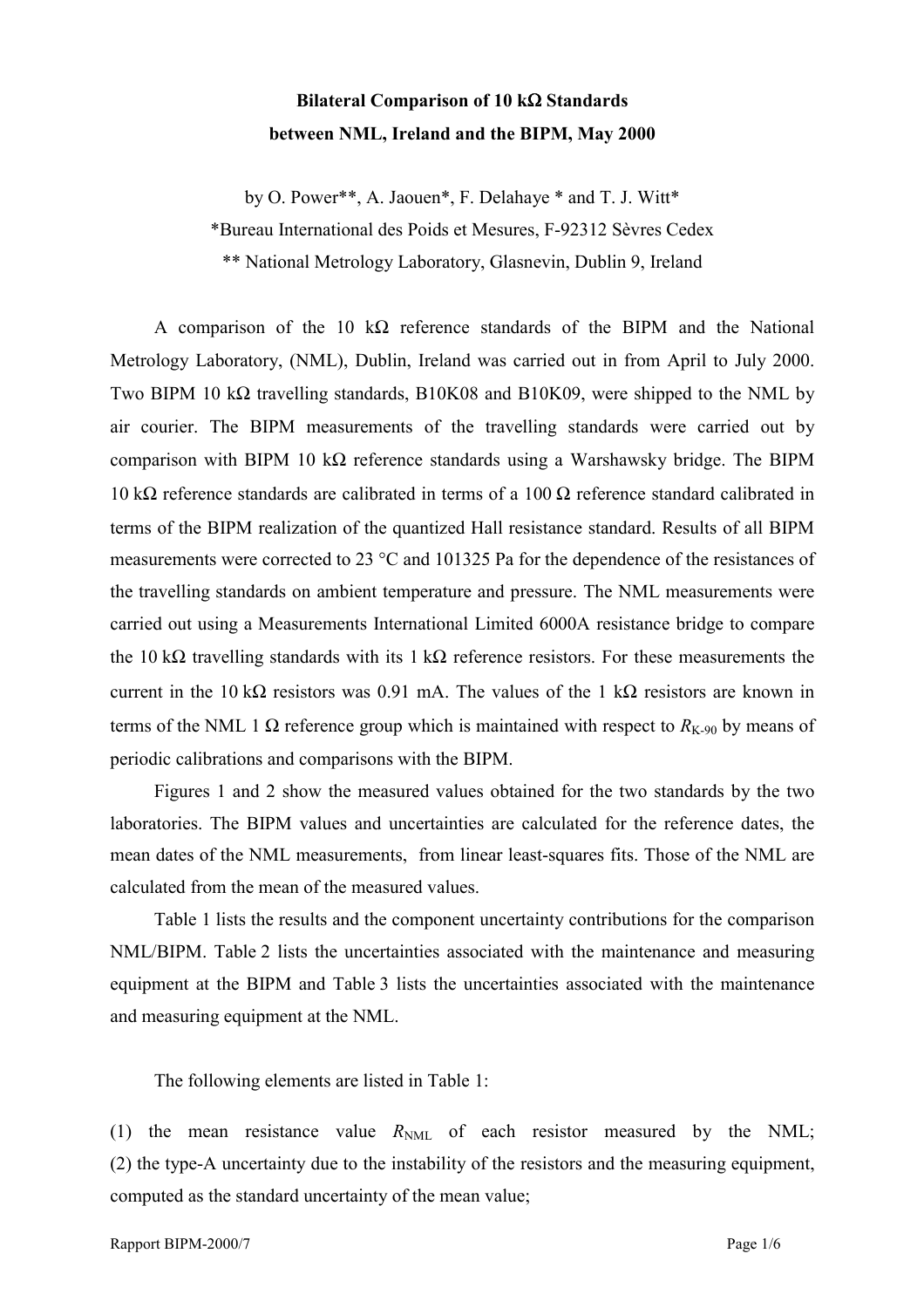(3) the type-B uncertainty component due the measuring equipment of the NML. This uncertainty is partially correlated between the different travelling standards used for a comparison and the contributions that are completely or at least partially correlated are indicated by asterisks (\*) in Table 3 ;

(4-6) the corresponding quantities for the BIPM;

(7) the difference  $(R_{NML} - R_{BIPM})$  for each resistor, and (8) the clearly uncorrelated (type-A) part of the uncertainty;

(9) the result of the comparison which is the mean of the differences of the calibration results for the different standards;

the uncertainty of the transfer, estimated by two methods:

(10) the standard deviation of the mean value of the results, from the different resistors, counting only the type-A uncertainties of the individual results;

(11) the *a-posteriori* uncertainty, which is the standard deviation of the mean of the two different results;

(12) the total uncertainty of the comparison, which is the root-sum-square of the type-A and type-B uncertainties.

In Table 1, the type-A uncertainties are negligible compared to the estimated type-B uncertainties. We compare these with the *a posteriori* uncertainty estimated by the standard deviation of the mean of the results from the two travelling standards, line 11. (With only two travelling standards, the uncertainty of the standard deviation of the mean is comparable to the value of the standard deviation of the mean itself.) If the *a posteriori* uncertainty is clearly significantly different from the type-A uncertainty, which is not the case here, we assume either that a standard has changed in an unusual way (the BIPM measurement results before and after transporting the travelling standards, Figure 1 and Figure 2, show no evidence of this) or that some factors listed in the type-B uncertainty budget for the NML can give rise to residual errors that differ among the travelling standards. The correlations between the type-B uncertainties when measuring different standards are unknown.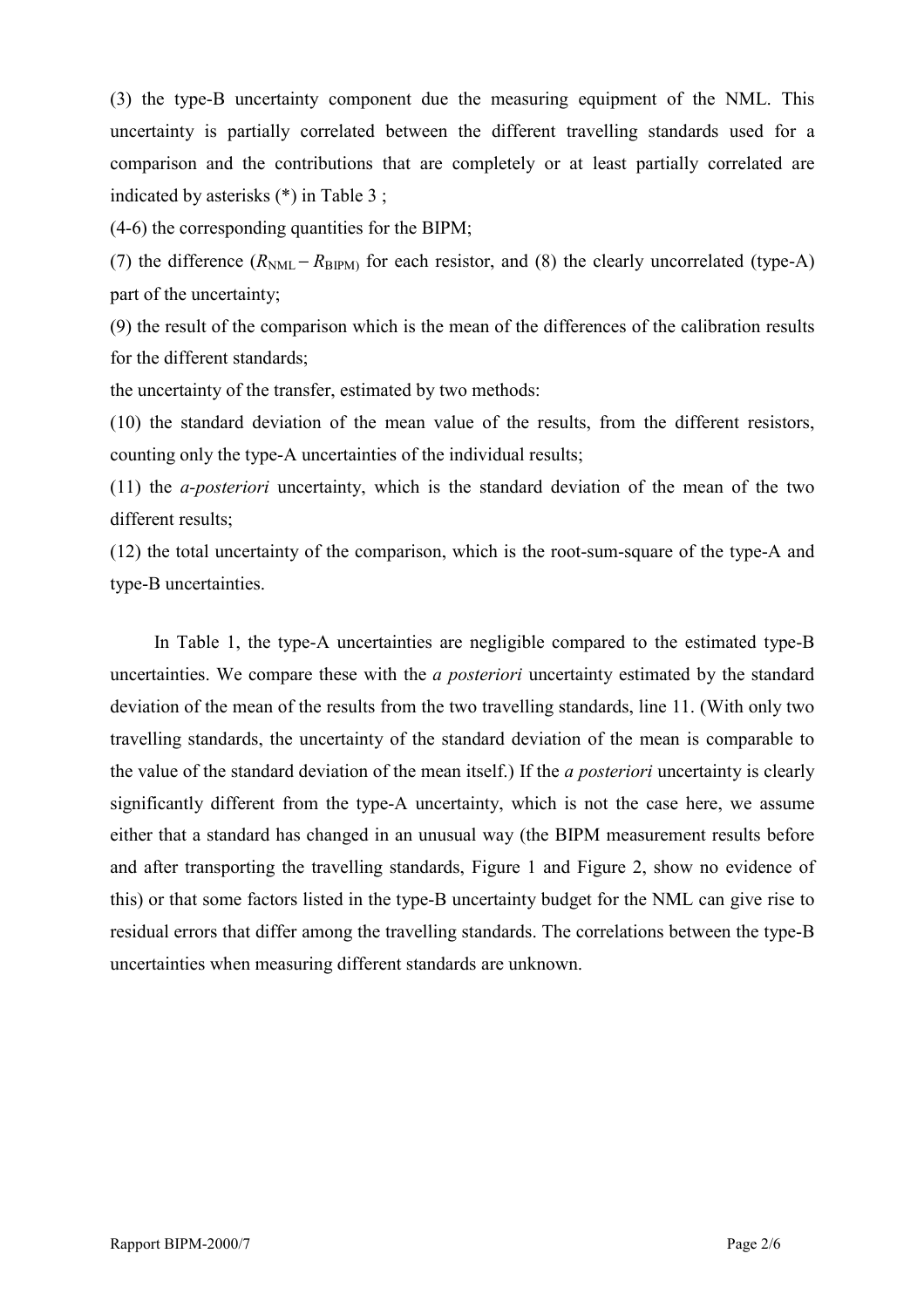The final results of the comparison are presented as the difference between the value assigned to a 10 k $\Omega$  standard by each laboratory. The difference between the value assigned by the NML, at the NML,  $R_{NML}$ , and that assigned by the BIPM, at the BIPM,  $R_{BIPM}$ , for the reference date is

 $R_{\text{NML}} - R_{\text{BIPM}} = -0.1 \text{ m}\Omega$ ;  $u_c = 5.4 \text{ m}\Omega$  on 2000/05/20,

where  $u_c$  is the combined type-A and type-B standard uncertainty from both laboratories.

This is an excellent result. The difference between the values assigned to the travelling standards by the two laboratories is much less than the standard uncertainty associated with the difference.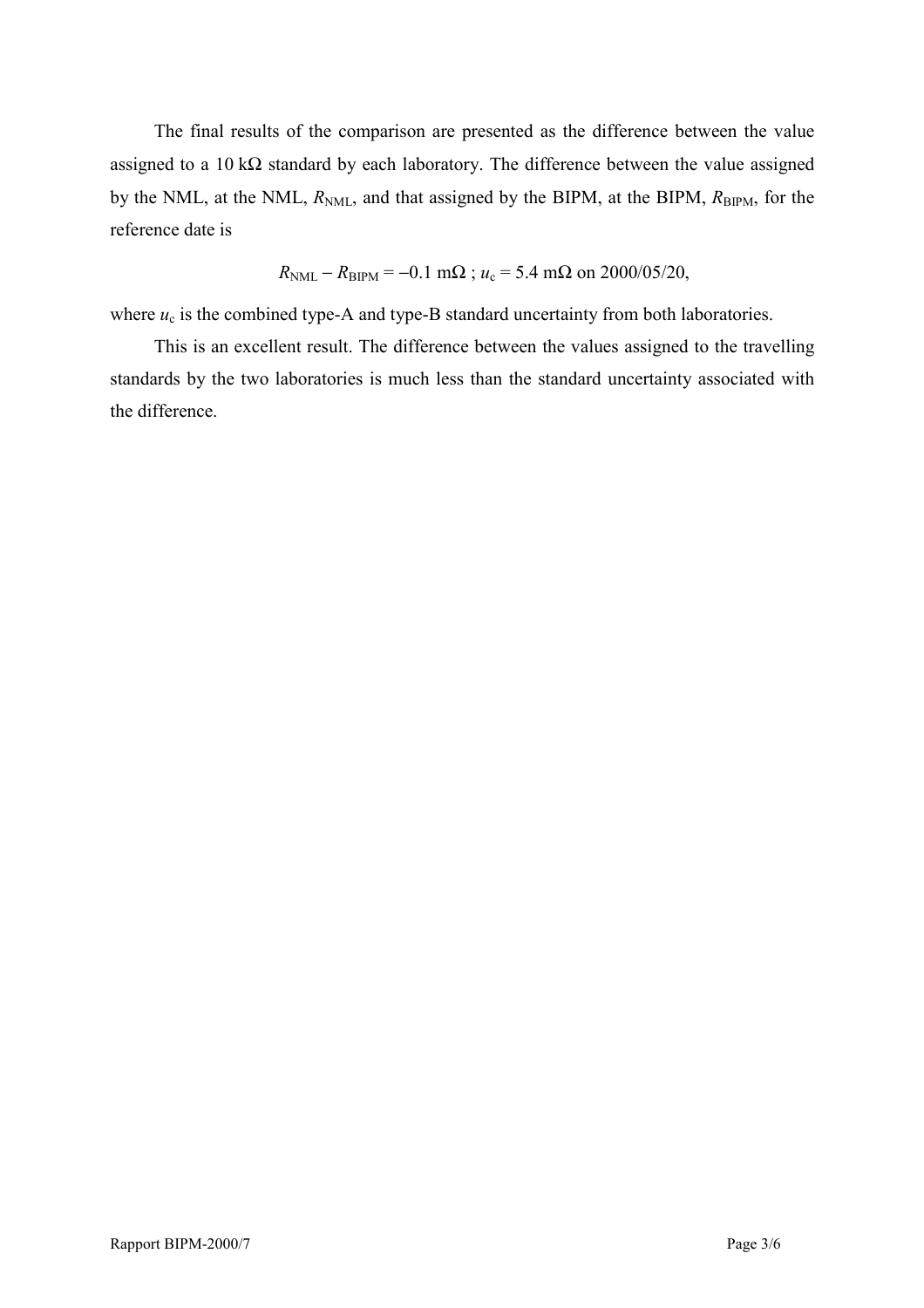

Figure 1. Relative deviation from the nominal 10 k $\Omega$  value of the resistance of B10K08 vs time: a linear least-squares fit (LS) to the BIPM measurements and the mean of the NML measurements.



Figure 2. Relative deviation from the nominal 10 k $\Omega$  value of the resistance of B10K09 vs time: a linear least-squares fit (LS) to the BIPM measurements and the mean of the NML measurements.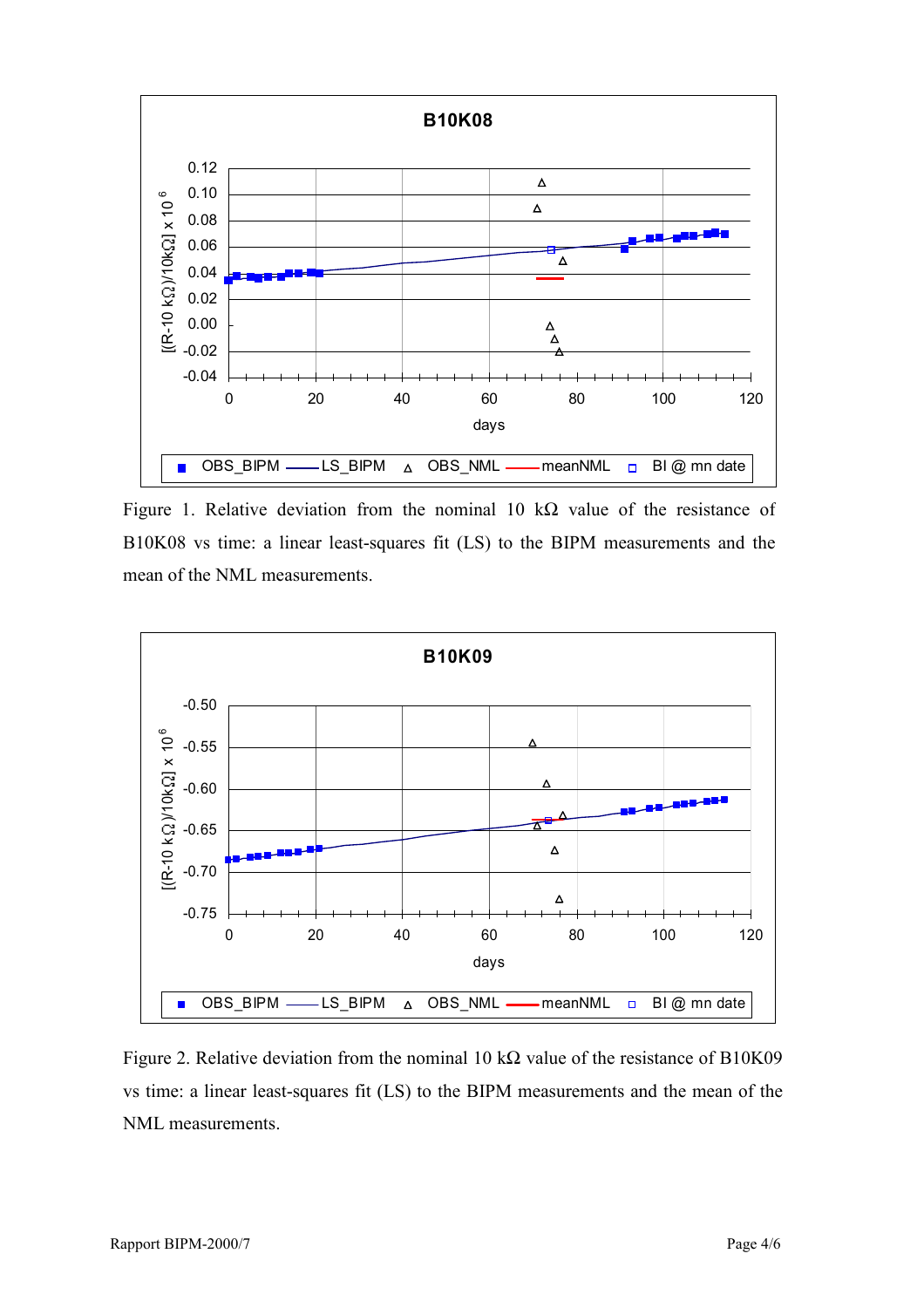Table 1. Results of the NML/BIPM bilateral comparison of 10 kΩ standards using two BIPM travelling standards: mean date 20 May 2000. Uncertainties are  $1-\sigma$  estimates. The combined type-A uncertainty is  $w=[r^2+t^2]^{1/2}$ , the expected transfer uncertainty is  $x=[w_{08}^2+w_{09}^2]^{1/2}/2$  and the total combined uncertainty is  $y=[s^2+w^2+x^2]^{1/2}$ .

|                |                                                                   |                                                 | <b>B10K08</b> | <b>B10K09</b> |              |
|----------------|-------------------------------------------------------------------|-------------------------------------------------|---------------|---------------|--------------|
| $\mathbf{1}$   | <b>NML</b>                                                        | $(R-10\ 000\ \Omega)/m\Omega$                   | 0.36          | $-6.37$       |              |
| 2              |                                                                   | type-A uncertainty/ $m\Omega$                   | 0.22          | 0.22          | $\mathbf{r}$ |
| 3              |                                                                   | type-B uncertainty/ $m\Omega$                   | 5.4           |               | S            |
| $\overline{4}$ | <b>BIPM</b>                                                       | $(R-10\ 000\ \Omega)/m\Omega$                   | 0.58          | $-6.39$       |              |
| 5              |                                                                   | type-A uncertainty/ $m\Omega$                   | 0.009         | 0.004         | $\mathbf{f}$ |
| 6              |                                                                   | type-B uncertainty/ $m\Omega$                   | 0.15          |               | u            |
| 7              |                                                                   | $(R_{\text{NML}} - R_{\text{BIPM}})/m\Omega$    | $-0.22$       | 0.02          |              |
| 8              |                                                                   | combined type-A uncertainty/ $m\Omega$          | 0.22          | 0.22          | W            |
| 9              | $\langle R_{\rm NML} - R_{\rm RIPM} \rangle / m\Omega$<br>$-0.10$ |                                                 |               |               |              |
| 10             |                                                                   | expected type-A transfer uncertainty/ $m\Omega$ |               | 0.16          | $\mathbf{X}$ |
| 11             |                                                                   | $s_M$ of difference for 2 resistors/ m $\Omega$ |               | 0.12          |              |
| 12             |                                                                   | total uncertainty in comparison / $m\Omega$     | 5.4           |               | y            |
|                |                                                                   |                                                 |               |               |              |